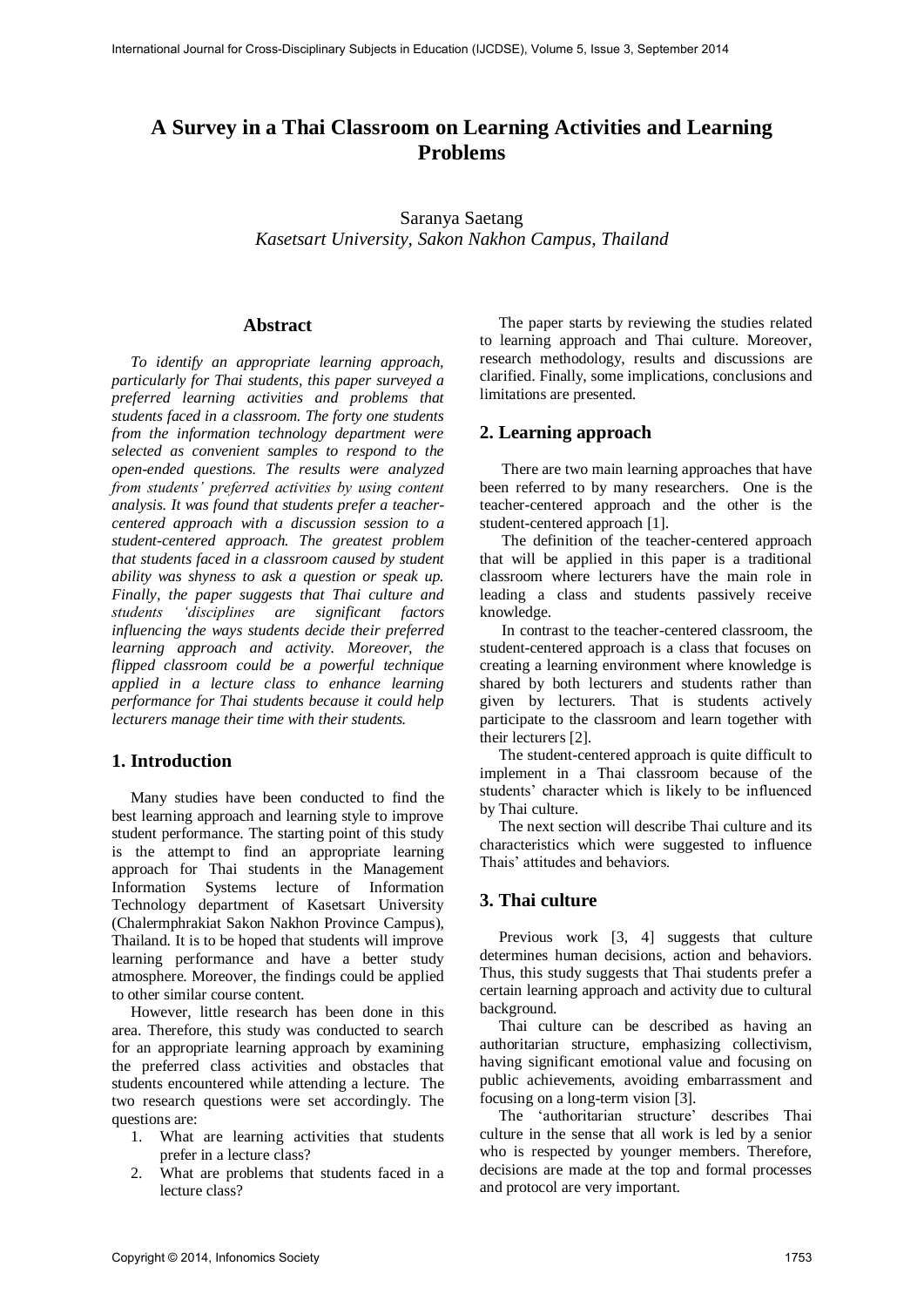With respect to 'collectivism', Thai people tend to focus more on collective goals, social relationships and social benefits.

With respect to 'emotional value', Thai culture emphasizes feelings and relationships including saving and giving face. Thai people prefer compromising to resolve conflict.

With respect to 'avoiding embarrassment and a strong long-term vision', Thais are moderately comfortable in dealing with uncertainty. They are tolerant of deviation. Some changes and adjustments are acceptable.

Furthermore, they are concerned about long–term relationships [3, 5]. Therefore, when Thai people meet someone for the first time, they will not speak up or express their feelings too much until they feel more familiar or comfortable with that person; they will be more open up and speak out their ideas and opinions. If the relationships with Thai people are built, it will continue for a long time.

### **4. Academic disciplines and learning style**

Previous studies [6, 7] show that group characters such as academic disciplines affect learning styles. Students in a specific academic field have common styles and preferences for learning activities. By investigating three groups of students including science, management and social science students, it was found that science students were more uncomfortable to speak in groups or to give a presentation. In addition, science students preferred quiz and assignments as learning activities.

 The study of Kalnishkan [1] indicates that computer science students share kinesthetic preference. That is they need concrete examples and learn by doing. Thus, the examples of preferred class activities for computer science students are laboratory sessions, field trips, experiment, and role playing.

Overall, there seems to be some evidence to indicate that apart from Thai culture, academic disciplines or study fields could influence the preference of students' learning approach and activities. Therefore, the lecturers should consider their students' disciplines in order to prepare suitable learning activities for them.

### **5. Purpose of the study**

This study aims at identifying the preferred learning activities and the obstacles faced in a lecture class of students in the information technology department of Kasetsart University (Chalermphrakiat Sakon Nakhon Province Campus), Thailand. Consequently, the results should imply to an appropriate learning approach for the students.

### **6. Research design**

This study was conducted by using questionnaires to answer the research questions. The interpretive case study employed content analysis to analyze the two open-ended questions asking about the preferred activities and problems faced in the lecture of Management Information Systems conducted during the second semester of 2013.

Content analysis was defined as "a research method for the subjective interpretation of the content of text data through the systematic classification process of coding and identifying themes or patterns" [8, p.1278] and "any qualitative data reduction and sense-making effort that takes a volume of qualitative material and attempts to identify core consistencies and meanings" [9, p.453]. It could be noticed that, from the definitions, content analysis could be a useful tool designed to help researchers understand social reality in a scientific manner. The purpose of content analysis is to identify themes or categorize the content and describe the social reality created by those themes or categories in a particular settings or phenomena [10].

Therefore, content analysis employed in this study to capture and explain the preference of learning activities and problems faced in a classroom of Thai students in a computer science related lecture.

#### **6.1. Sample**

The sample of the study consisted of 41 students in the Management Information Systems course. There were 16 male students (39.02%) and 25 female students (60.97%) studying in the Information Technology department, Faculty of Science and Engineering, Kasetsart University (Chalermphrakiat Sakon Nakhon Province Campus), Thailand in 2013.

#### **6.2. Gender**

Gender was found to have an impact on learning style and preference [11, 12, 13]. However, this study does not suggest separating gender in a classroom. Moreover, gender is a difficult factor to be controlled in any public university. In fact, it is better to allow each gender to learn from each other in the classroom. Additionally, the number of the responding male students does not significantly differ from the number of the responding female students. Thus, gender will be treated in this study as a control variable.

#### **6.3. Procedures**

The Data was collected during the second semester of 2013, and was analyzed by content analysis. Some codes were developed to categorize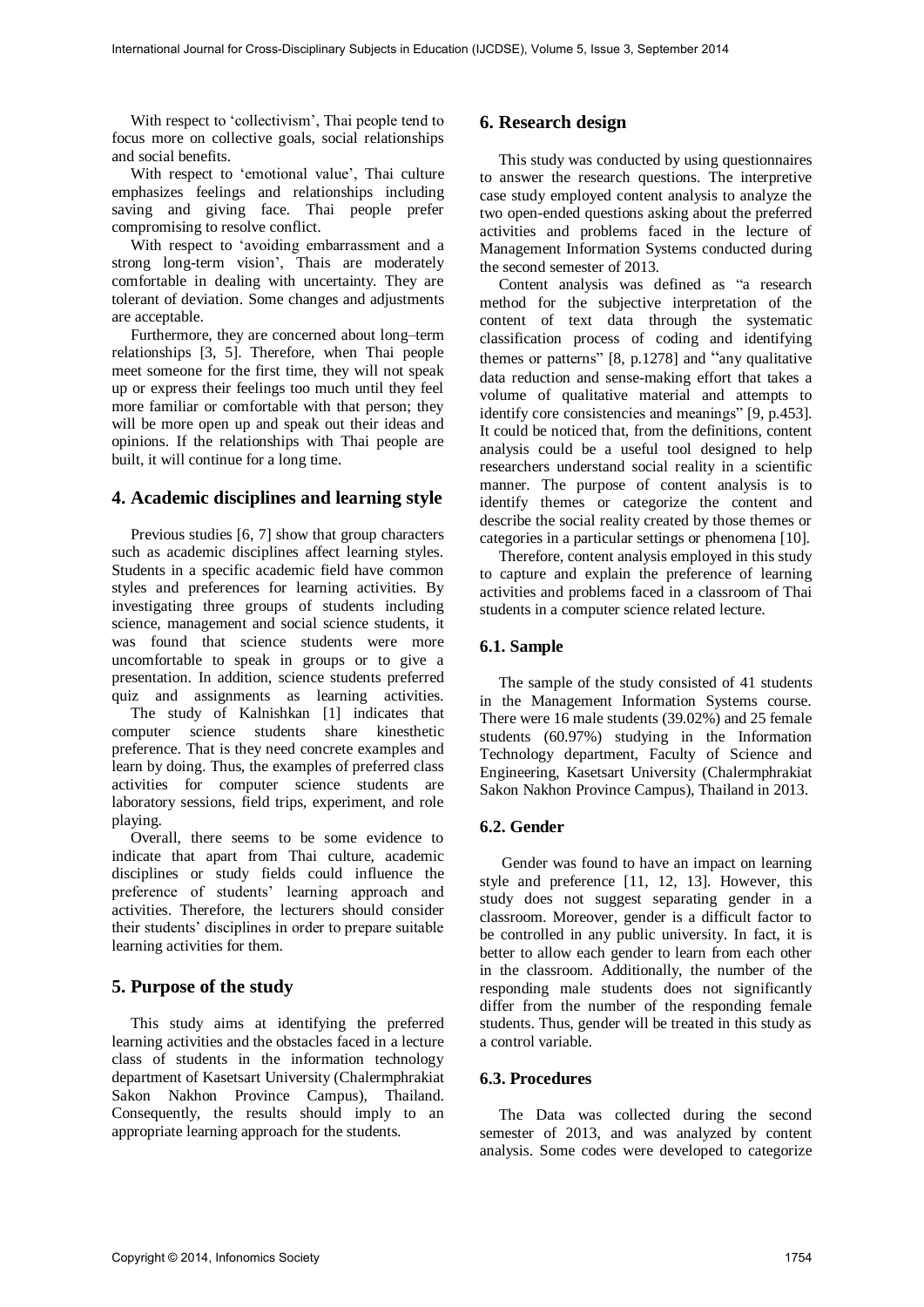the data into themes. The results will be presented on Table 1 and Table 2 in the next section.

#### **7. Results**

 In this section, the results are presented into tables: Table 1 and Table 2.

Table 1 presents frequency and percentage of the learning activities that students preferred. The results were categorized by using activity themes and were assigned leading roles. A list of some abbreviations and their meanings used for categorizing the answers is presented as following:

| Activity themes:                              |                        |  |  |  |
|-----------------------------------------------|------------------------|--|--|--|
| LE                                            | Lecture and Evaluation |  |  |  |
| DCS                                           | <b>Discussions</b>     |  |  |  |
| ETM                                           | Entertainment          |  |  |  |
|                                               |                        |  |  |  |
| Leading role:                                 |                        |  |  |  |
| LL                                            | Lecturers lead         |  |  |  |
| SL                                            | Students lead          |  |  |  |
| TGT Both lecturers and students work together |                        |  |  |  |

Lastly, Table 2 presents frequency and percentage of the problems that students faced in a class caused by their ability and the ability of their lecturers.

| Themes       | Learning activities         | Leading role | Frequency      | Percentage |
|--------------|-----------------------------|--------------|----------------|------------|
| 1.DCS        |                             |              | 22             | 32.35%     |
|              | Discussing on lecture       | <b>TGT</b>   | 22             | 32.35%     |
|              | topics                      |              |                |            |
| 2.LE         |                             |              | 34             | 50.00%     |
|              | Giving lecture              | LL           | 3              | 4.41%      |
|              | Lecturers summarize a       | LL           | $\overline{2}$ | 2.94%      |
|              | lesson taught in a class    |              |                |            |
|              | Using multimedia as a       | LL           | $\mathfrak{D}$ | 2.94%      |
|              | teaching tool               |              |                |            |
|              | Asking questions to some    | LL           | 21             | 30.88%     |
|              | students                    |              |                |            |
|              | Quiz                        | LL           | $\overline{4}$ | 5.88%      |
|              | Giving assignments          | LL           | 2              | 2.94%      |
| 3.ETM        |                             |              | 12             | 17.65%     |
|              | Having relaxing activities  | LL           | 12             | 17.65%     |
|              | such as talking about other |              |                |            |
|              | interesting and             |              |                |            |
|              | encouraging areas rather    |              |                |            |
|              | than lecture topics.        |              |                |            |
| <b>Total</b> |                             | 68           | 100%           |            |

| Table 1. Learning activities that students preferred. |  |  |  |
|-------------------------------------------------------|--|--|--|
|-------------------------------------------------------|--|--|--|

#### **Table 2. Problems that students faced in the class**

| Problems                                         | Frequency      | Percentage |
|--------------------------------------------------|----------------|------------|
| Students' ability                                | 31             | 73.81%     |
| Students are too shy to ask questions in a class | 15             | 35.71%     |
| Students are a lack of enthusiasm to learn       | 10             | 23.81%     |
| Students do not understand the lecture           | 6              | 14.29%     |
| Lecturers' ability                               | 10             | 23.80%     |
| Lecturers do not have a good teaching techniques | 5              | 11.90%     |
| Lecturers do not give enough time to look after  | $\mathfrak{D}$ | 4.76%      |
| each student                                     |                |            |
| The class takes too long (one student said the   | 3              | 7.14%      |
| class that take longer than one hour and a half  |                |            |
| without a break is too tiring.)                  |                |            |
| Relationships between lecturers and students     |                | 2.38%      |
| Students do not feel familiar with the lecturers |                | 2.38%      |
| <b>Total</b>                                     | 42             | 100%       |

\*The percentage of numbers was rounded up.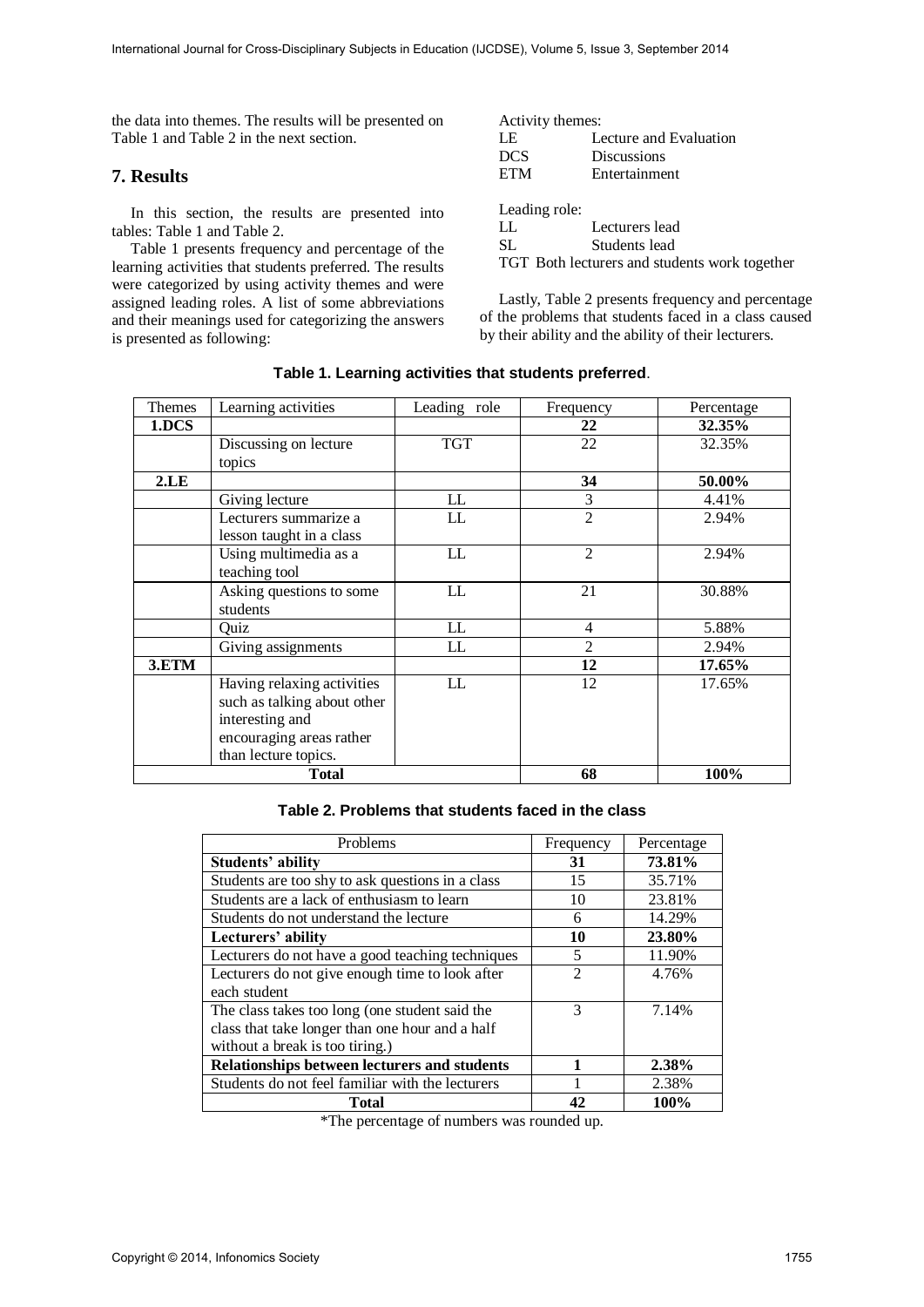### **8. Discussions**

The results (Table 1) show that most activities that Thai students in this case preferred are the activities led by lecturers (46 times mentioned by students out of 68 times which represents 67.65% of the total frequency) including 'lecture and evaluation' 50.00% (34 times mentioned by students) such as giving lectures and summarizing the lessons taught in a class, and 'entertainment' in a class 17.65% (12 times mentioned by students) such as talking about other interesting and encouraging areas rather the lecture topics, and going on excursions. In fact, there are no preferred activities led by students.

'Discussions' is the only activity that lecturers and students could equally put their efforts to work collaboratively. Additionally, discussing on lecture topics came out top of the preferred activities stated by students (22 times mentioned by students out of 68 times which represents 32.35% of the total frequency).

When look further into the theme of 'lecture and evaluation', it was found that quiz or scored tests in a class is the main method to assess learning in the Thai system. In this study, quiz is also one of the preferred activities apart from assignments. However, it was doubtful that using quiz was really a suitable assessment in a Thai classroom. Thus, the researcher asked students one more question for further clarification on whether giving a quiz as a main assessment is a suitable method or not. The majority of students (40 students out of 41 students which represent 97.56% of the total students) confirmed that a quiz or a scored test is a suitable method to assess their learning performance. Only one student suggested that a scored test should be used in conjunction with other practical methods such as assignments and projects. Quiz is a learning activity led by lecturers where lecturers have to put their efforts to determine an appropriate time limit, quiz format and number of quiz.

According to the problems that students faced in the class (Table 2), the results show that most of the problems are caused by student ability (31 times mentioned by students out of 42 times which represents 73.81 % of the total frequency). The major problem is a lack of ability to cope with their fear or shyness to ask lecturers a question in a class when they do not understand a point (15 times) mentioned by students out of 42 times which represents 35.71 % of the total frequency). Moreover, students said they lacked enthusiasm to learn. Other problems are caused by limits of student capability such as a lack of the knowledge to understand a lecture and limits of lecturer capability such as a lack of the capability to teach and manage the time of a class.

Interestingly, it can be noticed from the results that a lack of desire to question a lecturer could be

caused by the fact that students do not feel familiar with their lecturers. Therefore, the relationship between students and lecturers is quite important. To create a better learning environment, lecturers should lead a class with a friendly style.

Another important thing that can be noticed is students suggesting that lectures that last longer than one hour and a half make them exhausted and bored. Therefore, a break should be provided for students during a long period of study. Additionally, a deviation from the lecture topics should be included. The students suggested relaxing activities like talking about interesting and encouraging things apart from the course content, and creating some excursions as possible activities.

### **9. Implications on learning approach**

The results obtained from the analysis indicate that the preferred learning activities and learning approach could be influenced by cultural background and a field of study. Moreover, some cultural aspects and some specific group characteristics of academic disciplines can lead to learning problems of students.

 According to the preferred activities in a class, it can be seen that most preferred activities are led by lecturers. Lecturers play an important role in guiding the class. Therefore, a teacher-centered approach should be appropriate for Thai students as well as a discussion session to allow students to participate in a class. Thai students are likely to be influenced by academic disciplines and Thai culture to choose their learning approach.

The Thai culture mentioned above may influence Thai learning approach. In particular, the characteristics such as having authoritarian power and emotional value could lead to low selfconfidence and shyness, which in turn make Thai students reluctant to participate in a class.

In addition, the work of Chaidaroon [14] indicates that shyness is part of Thai cultural identity. Thais, when in some situations, are likely to conceal their feelings and keep silent. They hardly speak up, particularly in public. In some situations, Thai silence is not about shyness; it is a positive indication of respect [15] and being compromised. However, when in a classroom, shyness and silence could be obstacles to impede learning processes as can be identified from the results. The shyness could also be caused by students' disciplines since students in this study are computer science students. As described in the section 4 Academic disciplines and learning style, science students are likely to feel uncomfortable to speak in public or to give a presentation. However, they could do well on their own assignments. They like quiz and experiments.

Moreover, Thai culture has top-down centralized management in which Thais are expected to show obedience to their leaders (in a class context, leaders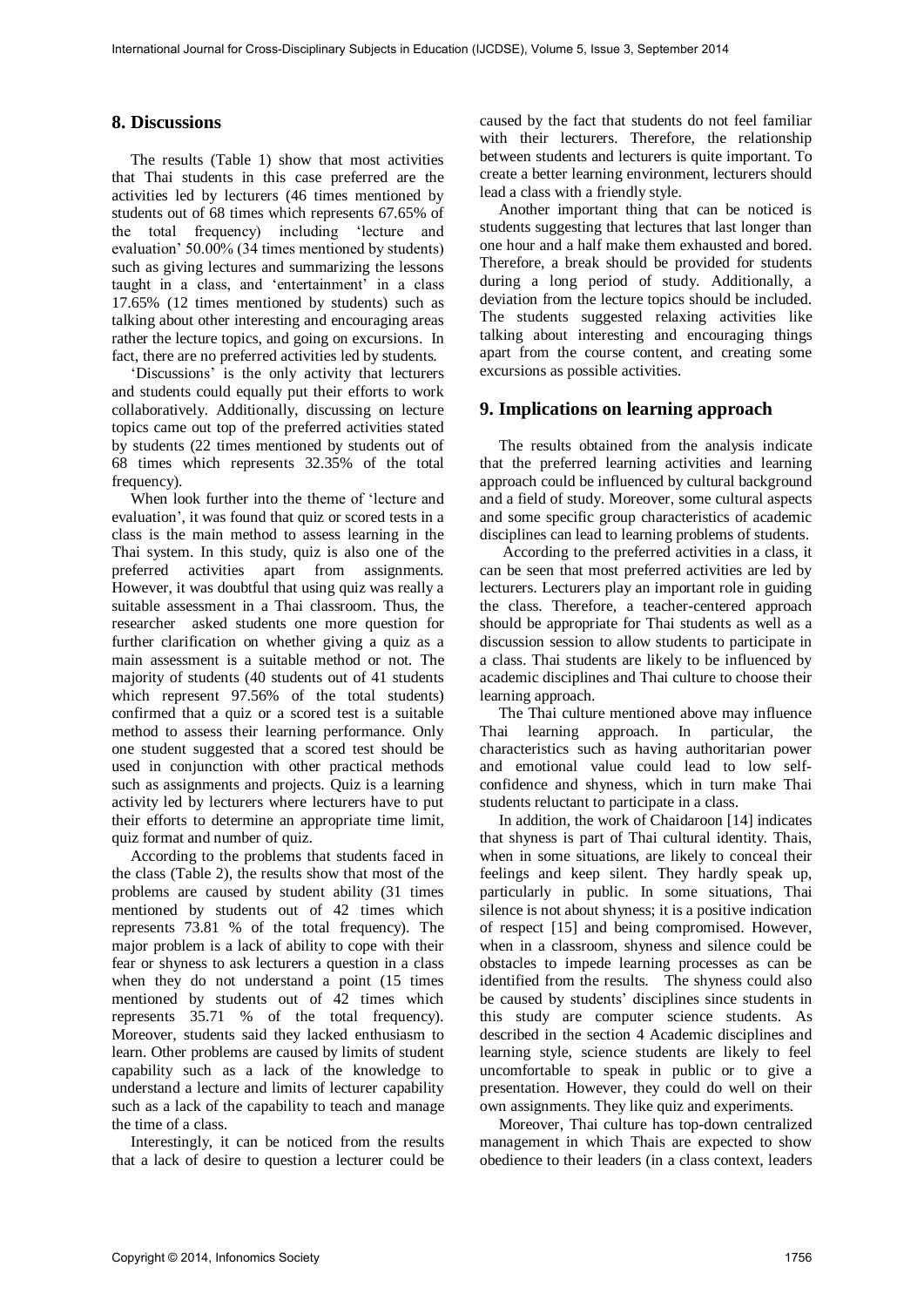are lecturers). Hence, all control and decisions always depend on the leaders which are lecturers. In that regard, the relationship with leaders is very important and has an impact on student satisfaction [16]. Therefore, lecturers are suggested in this study to act like a moderator with friendliness to lead a class, to evaluate student performance by using quiz and to keep a warm relationship with their students to encourage participation in class and to achieve course objectives.

Apart from Thai culture, a field of study may also influence a preference in learning style and learning approach. The previous study [6,7], as mentioned above, shows that students in specific major academic disciplines have common preferences for learning styles and activities that assist the learning process since they process and perceive information differently. Students in scientific disciplines are not familiar with collaboration and are shy about revealing their feelings. In this study, the students studied a scientific discipline (Information technology) which influences students to prefer activities led by lecturers such as lecture and evaluation (i.e. quiz and assignment) because science students feel uncomfortable to speak in public and they learn by doing which makes them prefer doing tests and assignments.

With respect to the Thai preference of learning activity and a scientific disciplines mentioned above, the flipped learning model in which lecturers use technology to capture and record video lessons for their students to learn and prepare a class from home, then utilize class time to discuss homework and lessons with their fellow students [17], could be a supportive model to facilitate a teacher-centered approach in a Thai classroom. It allows lecturers managing their time with their students.

### **10. Conclusions**

 This study conducted a survey and employed content analysis to identify the preference of students in learning activity and to understand learning problems in a Thai computer science classroom.

 It was suggested that Thai culture is likely to influence learning activity and approach. Therefore, the lecturer is the key person to lead a class with many roles such as delivering lecture, creating course content and objectives, evaluating students' learning performance, and facilitating students' learning with a teacher-centered approach. As the Thai students prefer discussions, some discussion sessions should be provided. In addition, the flipped learning model should be helpful to allow lecturers to manage quality and variety in their lecture. Furthermore, the academic fields of students should be considered when conducting and preparing learning activities to a class.

## **11. Limitations and Future Work**

One should note that the results of this study are based on 41 students of the information technology department responding to a qualitative survey in a medium-sized university to gain a fundamental idea on the preferences of learning approach of Thai students. More research is needed to draw solid conclusions about the influencing factors on learning approach and learning performance (evaluated by test scores) including gender [11, 12, 13] and class size [18,19]. Of special interest would be similar research on extremely large samples of 300 or more students.

This study conducted a survey and employed content analysis to identify the preference of students in learning activity and to understand learning problems in a Thai computer science classroom.

### **12. Acknowledgements**

The successful completion of this study was due to support provided by many people. In particular, I would like to thank for the faculty of Science and Engineering of Kasetsart University (Sakon Nakhon campus), Thailand for supporting and sponsoring this study.

### **13. References**

[1] Y. Kalnishkan, *Learning Style Models and Teaching of Computer Science*, Department of Computer Science, University of London, 2009.

[2] T. Garrett, "Student-centered and teacher-centered classroom management: A case study of three elementary teachers", *Journal of classroom Interaction*, 43(1), 2008, pp. 34-47.

[3] G. Hofstede and G. Hofstede, Cultures and organizations, software of the mind, intercultural cooperation and its importance for survival, Revised and Expanded 2nd edition. New York: McGraw-Hill, 2005.

[4] R. M. Muller, "The influence of incentive and culture on knowledge sharing", *Proceedings of the 38th Hawaii International Conference on System Sciences*, Hawaii, USA, 2005.

[5] P. Numprasertchai and F. W. Swierczek, "Dimensions of Success in International Business Negotiations: A comparative study of Thai and international business negotiators*", Journal of Intercultural Communication*, 11, 2006.

[6] S.Tongkaw and B. Wood, " Group Characteristics and Learning Styles in Higher Education on Learning Management System", *Proceeding of the the European Learning Styles, Information Network (ELSIN2009) 14th Annual Conference,* Bulle-en-Gruyère, Switzerland,2009.